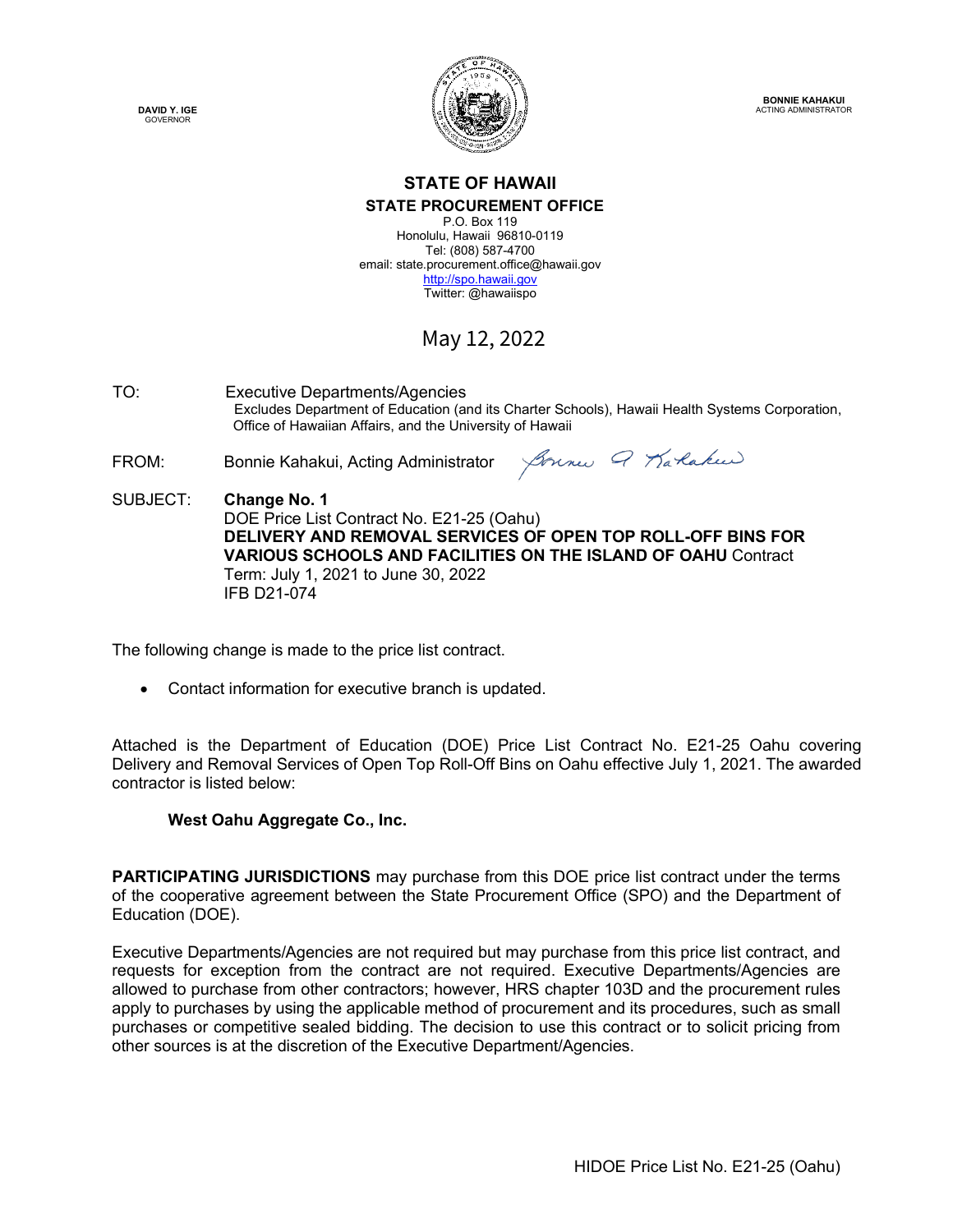**VENDOR CODES**. Do not use the DOE Vendor Codes provided on the Price List Contract. Executive Departments/Agencies are responsible to obtain correct vendor codes for annotation on purchase orders. Vendor Codes are obtainable from the "Alphabetical Vendor Edit Table Report" available at your department's fiscal office. Departments/Agencies are cautioned that the remittance address on an invoice may be different from the address of the vendor code annotated on the purchase order. Therefore, when processing an invoice for payment, be sure that the correct vendor code is used.

**COMPLIANCE PURSUANT TO HRS §103D-310(c).** Prior to awarding this contract, the DOE verified compliance of the Contractor(s) named in the DOE Price List Contract No. E21-25. *No further compliance verification is required prior to issuing a contract or purchase order when utilizing this contract.*

**PURCHASING CARD (pCard).** The State of Hawaii Purchasing Card (pCard) is required to be used by the Executive department/agencies, excluding the DOE, HHSC, OHA, and UH for orders totaling less than \$2,500. For purchases of \$2,500 or more, agencies may use the pCard, subject to its credit limit, or issue a purchase order.

**PURCHASE ORDERS** may be issued for purchases of \$2,500 or more and for vendors who either do not accept the pCard, set minimum order requirements before accepting the pCard for payment, or who charge its customers a transaction fee for the usage.

**DOE PRICE LIST CONTRACT NO. E21-25** shall be typed on purchase orders issued against this price list contract. For pCard purchases, the DOE Price List Contract No. E21-25 shall be notated on the appropriate transaction document.

**VENDOR AND PRODUCT EVALUATION.** Form SPO-012, to address concerns about this vendor list contract, is available to agencies at the SPO website: http://spo.hawaii.gov. Click on *Forms* on the home page. Submit all evaluation forms to carevann.r.sasaki@hawaii.gov. Include the DOE Price List Contract Number in the Description field of Form SPO-012.

**PRICE OR VENDOR LIST CONTRACT AVAILABLE ON THE INTERNET** at the SPO website: http://spo.hawaii.gov. Click on *Price & Vendor List Contracts* on the home page.

If you have any questions, please contact Carey Ann Sasaki at (808) 586-0575 or email careyann.r.sasaki@hawaii.gov.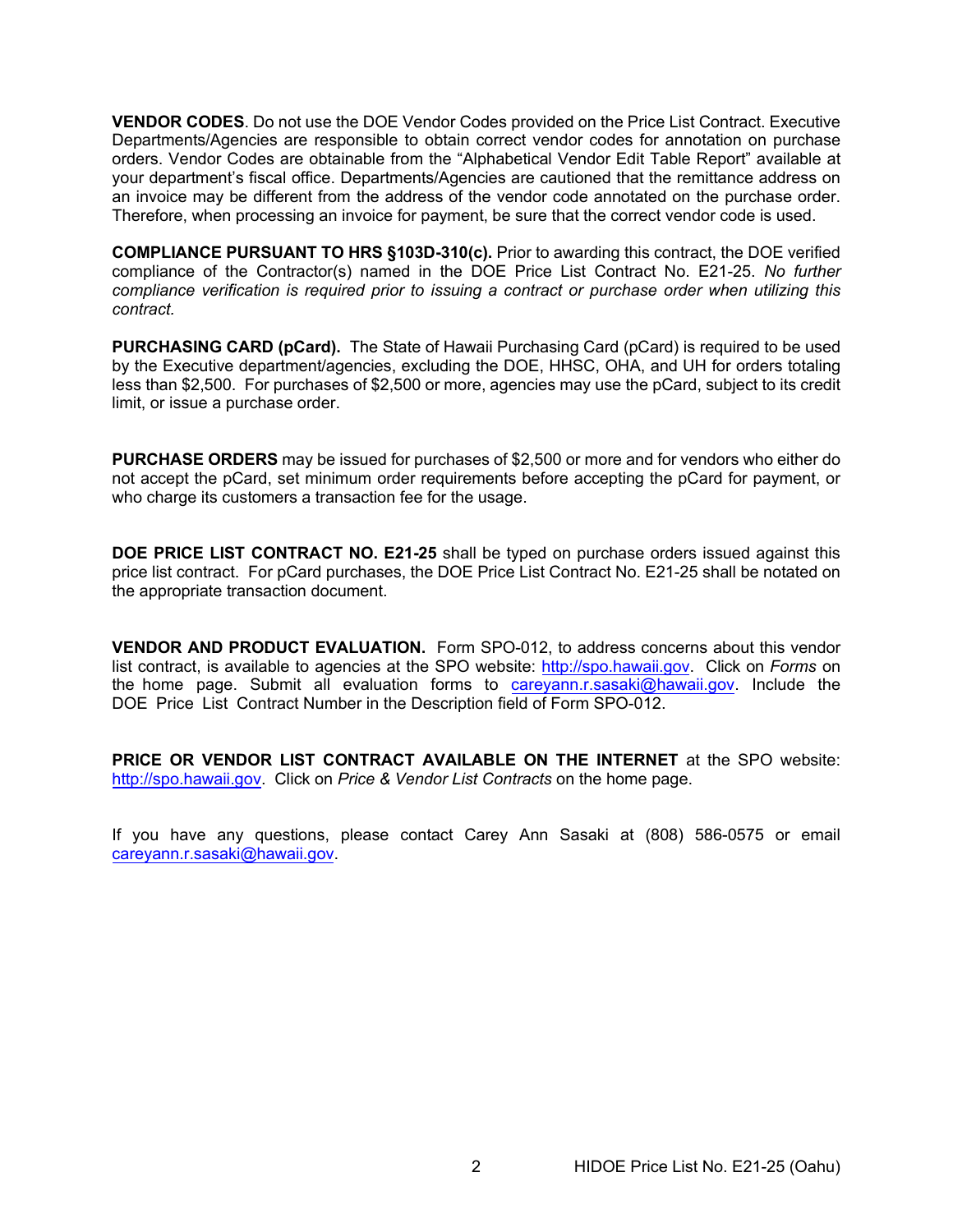#### **STATE OF HAWAII HAWAII DEPARTMENT OF EDUCATION** PROCUREMENT AND CONTRACTS BRANCH

HIDOE Price List No. E21-25 (Oahu) Replaces E20-01

# DELIVERY AND REMOVAL SERVICES OF OPEN TOP ROLL-OFF BINS FOR VARIOUS SCHOOLS AND FACILITIES ON THE ISLAND OF OAHU

July 1, 2021 to June 30, 2022

(IFB D21-074)

Refer to Attachment A for Specifications and Pricing.

Orders shall be placed with the following company:

| <b>Vendor</b>                                                         | DOE<br><b>Vendor</b><br><b>Code</b> | <b>Primary Contact</b> | <b>Contact Information</b>                                         |  |
|-----------------------------------------------------------------------|-------------------------------------|------------------------|--------------------------------------------------------------------|--|
| West Oahu Aggregate Co., Inc.<br>855 Umi Street<br>Honolulu, HI 96819 | 140666                              | Robb Kobayashi         | Ofc: (808) 847-7780<br>Cell: (808) 566-8304<br>Fax: (808) 847-7782 |  |

r.kobayashi@westoahuagg.com

## **BID PRICES**

The Per Bin Bid Price shall include all costs for labor, equipment, materials, transportation, overhead, profit, mileage, supervision, all applicable taxes, all applicable recycling fund and solid waste management surcharges, any reimbursement costs, and any other incidental and operational expenses incurred in the performance of all obligations hereunder. The Per Bin Bid Price shall be the all-inclusive cost to the STATE; no other charges will be honored.

## **STATE'S COMMITMENT**

All STATE. Department of Education Schools and Facilities are mandated to purchase from price lists issued by the STATE, Department of Education, Procurement and Contracts Branch (PCB). The Executive Branch under the jurisdiction of the State Procurement Office may, but is not required to, utilize this price list.

## **ORDERING PROCEDURES**

When using this Price List, Schools and Facilities are requested to include "HIDOE Price List No. PL E21-25" on all orders and invoices. Schools and Facilities may hold the bins for approximately ten (10) calendar days.

During the award period, orders will be submitted/emailed to the CONTRACTOR(s) by the individual schools/facilities as bins are required. Each school/facility will issue their own purchase order as bins are needed. The CONTRACTOR(s) shall honor all orders received during the award period, and shall deliver items according to the price list terms and within the required delivery time.

## **FAILURE TO DELIVER**

CONTRACTOR shall be obliged to deliver products in accordance with terms and conditions specified herein. If a CONTRACTOR is unable to deliver products under this contract, it shall be the CONTRACTOR's responsibility to obtain an acceptable substitute at the contracted price. In the event a CONTRACTOR consistently needs to substitute or refuses to substitute products, the STATE reserves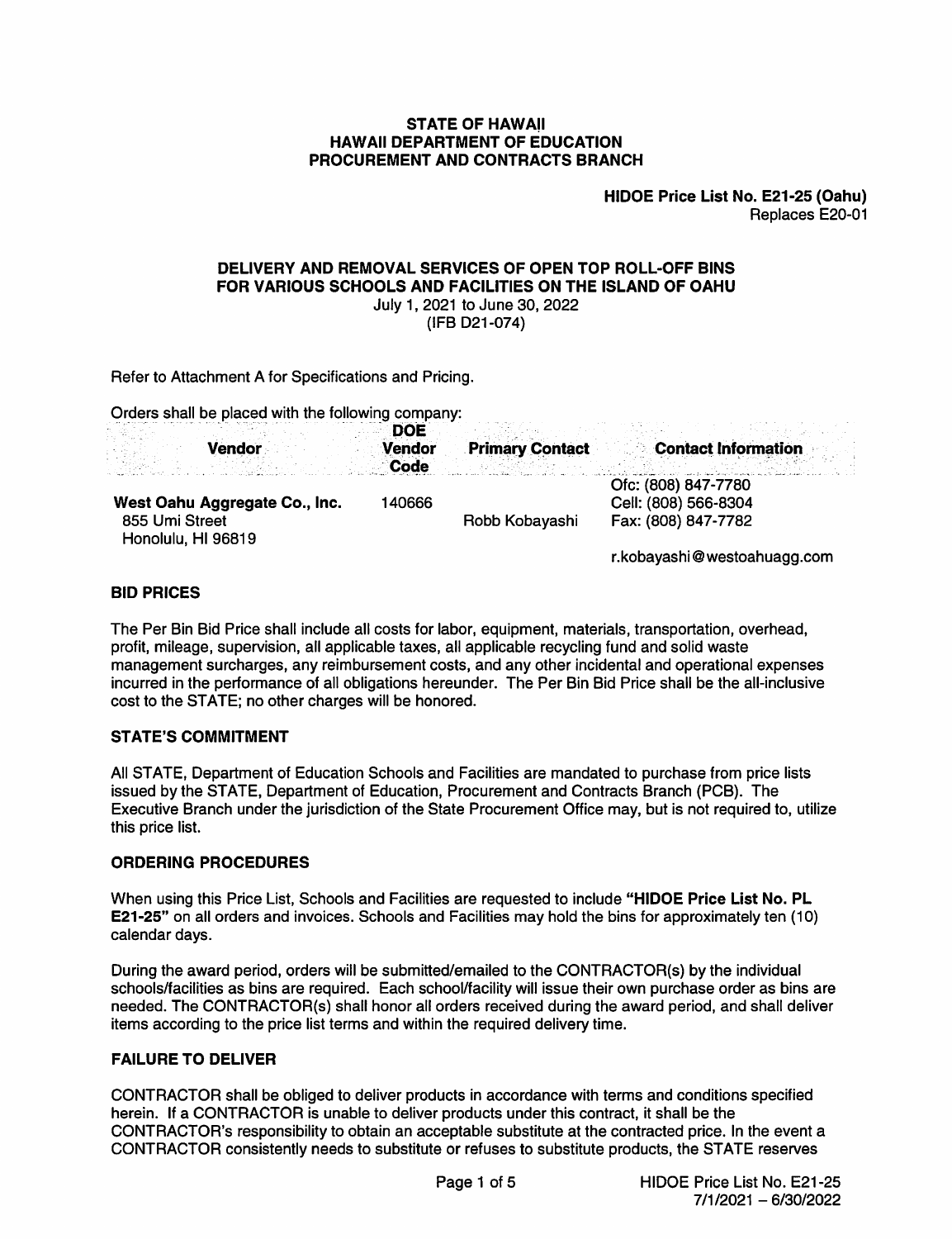the right to terminate the contract and or to initiate the debarment process pursuant to chapter 3-126, Legal and Contractual Remedies, Hawaii Administrative Rules.

If an item cannot be delivered within the required time frame for any reason, it shall be the CONTRACTOR's responsibility to notify the state agency of the delayed delivery status. Notification shall be made within twenty-four (24) hours of receipt of order. At the time, the state agency shall have the option to cancel the order and obtain similar products from another source.

#### **INVOICING**

CONTRACTOR shall forward an **original** and one (1) copy of the invoice directly to the school or facility designated on the purchase order.

The invoice shall reference the Price List number and shall include the dates of service, number and size of bins serviced, and total price. Invoices shall be submitted after the bin is picked up to allow for the bin to be weighed and checked for any unallowable items.

#### **EXCEPTION FROM PRICE LIST**

For Department of Education schools and facilities, if the price list item is not suited to a school/facilities purpose, exception to purchase outside of this price list may be granted by the STATE, Department of Education, Procurement and Contracts Branch.

For Department of Education schools and facilities, to obtain approval, schools/facilities must justify the exception on the DOE Form 5, *"Request Exception From Purchasing From Price Lisf'* and fax to the Procurement and Contract Branch. The approval must be obtained prior to purchase. The original Form 5 must be attached to payment documents.

#### **INQUIRIES**

For Department of Education Programmatic inquiries, please contact Ryan lchimura, Facilities Maintenance Branch, at (808) 831-7950 or ryan.ichimura@k12.hi.us.

For Department of Education Procurement inquiries, please contact Wendy Ebisui, Procurement and Contracts Branch, at telephone (808) 675-0130, fax (808) 675-0133 or via e-mail at wendy.ebisui@k12.hi.us.

For Executive Agencies under the jurisdiction of the State Procurement Office, please contact Carey Ann Sasaki, at telephone (808) 586-0575 or email at careyann.r.sasaki@hawaii.gov.

M. R.

Department of Education Procurement and Contracts Branch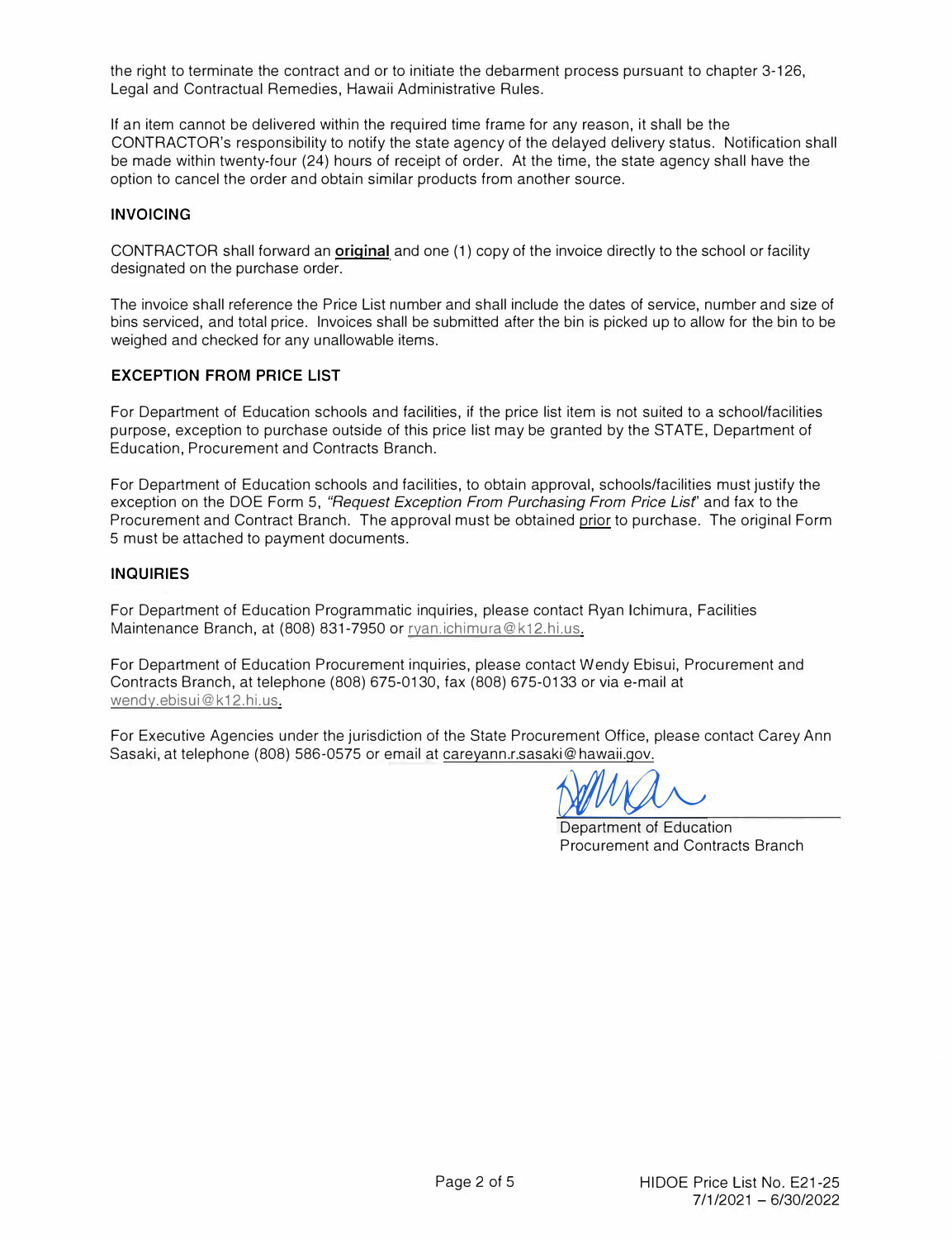## **ATTACHMENT A SPECIFICATIONS**

# 1. SCOPE

CONTRACTOR shall provide delivery and removal service of various sizes of open top roll-off bins for the State of Hawaii, Department of Education at various schools and facilities on Oahu (Honolulu, Central, Leeward, and Windward districts) as well as various facilities included under the jurisdiction of the State Procurement Office. Exhibit B lists potential State of Hawaii, Department of Education School/Facility locations; locations listed are not quaranteed locations and the list is not all inclusive. Services to be provided shall include all labor, supervision, vehicles, equipment, bins, materials, parts, tools, transportation, mileage, and any other services necessary to collect and dispose of construction and debris and/or greenwaste in accordance within this agreement.

Services are for collection and disposal services of school and facilities-generated unwanted material. construction waste material, and greenwaste. Co-mingling of regular trash and recyclables will not be allowed.

The following will not be allowed in the Construction and Debris bin:

- Carpeting
- **Mattresses**  $\overline{a}$
- Appliances, i.e. refrigerators, AC units, washing machines, dryers, freezers, water heaters, etc.
- Paper and Cardboard (recyclable shall be disposed into the recycle bin)
- Car parts, i.e. car batteries, engines, car and truck tires, car parts, etc.
- Soil without proper documents
- E-waste, i.e. computers, copy machine, fax machine, printers, etc.
- Hazardous waste, i.e. containers with paint, gas, chemicals, etc.

In the event the above non-conforming materials are found in a bin, the CONTRACTOR may decline service and shall immediately notify the School/Facility using one of the following methods that documents proof of the non-conforming items:

- via email with photos (full color digital image with date and time taken and resolution of about 72 pixels/inch): or
- via a full color printed hard copy page (approximately 8" x 11" with date and time taken from a camera with about six (6) megapixels resolution).

# 2. BIN DELIVERY / PICKUP

Bin Delivery. The School/Facility will notify the CONTRACTOR by email or telephone to schedule the delivery on the requested delivery date, or an agreed upon delivery date, to the designated address and location. If delivery has been scheduled via email, CONTRACTOR shall "reply-all" (to include all recipients) to the email to confirm the delivery has been scheduled. If delivery has been scheduled via telephone, CONTRACTOR shall confirm the delivery date in an email to the School/Facility.

Bin Pickup. The School/Facility will notify the CONTRACTOR by email or telephone to schedule the pickup on the requested pickup date, or an agreed upon pickup date, from the designated address and location. If pickup has been scheduled via email, CONTRACTOR shall "reply-all" (to include all recipients) to the email to confirm the pickup has been scheduled. If pickup has been scheduled via telephone, CONTRACTOR shall confirm the pickup date in an email to the School/Facility.

Emergency Calls. The CONTRACTOR shall make unscheduled delivery and removal of bins upon request by the School/Facility. These emergency calls shall be completed within twenty-four (24) hours after notification. The bin cost for emergency bins will be used as the basis for the emergency call charge.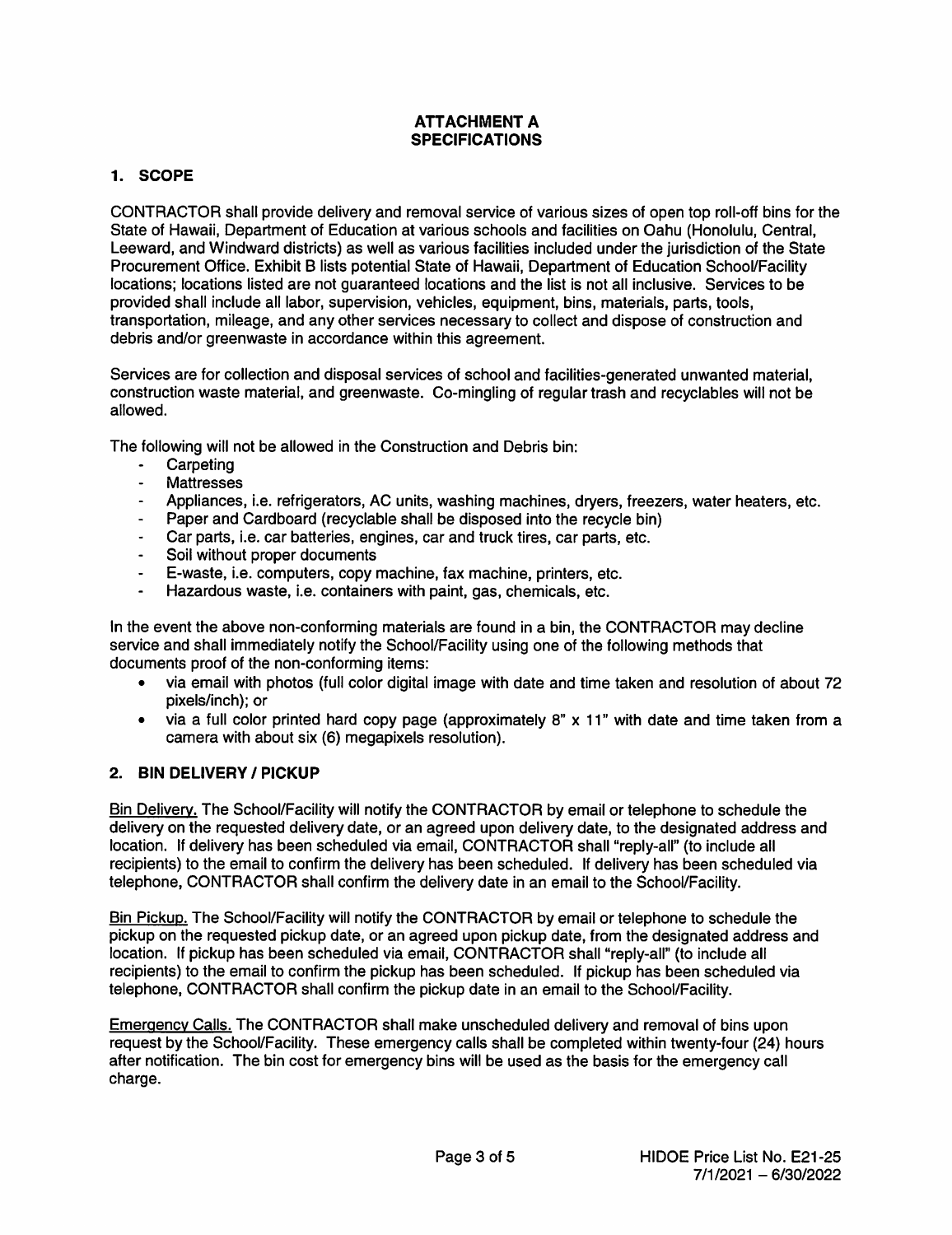# 3. DUMP FEE

Dump Fee Per Bin shall be based on the following:

- o Construction and Debris: 5 tons
- o Greenwaste: 4 tons

Should a bin exceed the tonnage specified above, bin may be subject to overweight charges, not to exceed the overweight charges determined by the dumping facility. For overweight bins, if any, CONTRACTOR shall provide the transaction receipt from the dumping facility that includes the weight of the bin and the overweight charges. Dumping Facility Transaction receipt for overweight bin(s) shall be provided to the School/Facility within five (5) business days of bin pick up. The School/Facility will be responsible for paving the overweight charges.

# 4. EQUIPMENT

Vehicles and equipment used by CONTRACTOR to collect and remove the construction and debris and greenwaste shall, at all times, be clean and well maintained, both mechanically and in appearance.

# 5. REPORTS

CONTRACTOR shall furnish an inventory of the open top roll-off bins that are currently in use at schools/facilities, including DAGS buildings, within three (3) business days upon STATE request. The report shall include each bin's identification number (i.e., BN-0001) and location.

# **6. SAFETY PRECAUTIONS**

The CONTRACTOR shall perform the work in a safe and cautious manner, since work is usually performed during school/office hours with the work site being accessible to students, school staff, and/or state personnel. The CONTRACTOR shall comply with all applicable safety requlations issued by: Occupational Safety and Health Administration (OSHA), Environmental Protection Agency (EPA), and other governmental agencies.

The CONTRACTOR shall exercise caution during the execution of work to prevent damage to any of the buildings, structures, or landscaping. CONTRACTOR shall restore all damages caused by the CONTRACTOR's negligence at the CONTRACTOR's own expense when requested by the STATE. The STATE reserves the right to repair any damage caused by the CONTRACTOR's negligence in the event that the CONTRACTOR fails to repair any damage within a timely manner. Any repairs made by the STATE due to the CONTRACTOR's negligence will be charged to the CONTRACTOR.

## 7. SECURITY REQUIREMENTS

The CONTRACTOR must be aware of the heightened security conditions at all STATE facilities under this contract. The CONTRACTOR must be aware of and must report to the applicable POC and the School/Facility any suspicious activity or obvious breach of security in relation to or during the course of their work at any of the STATE facilities. The report must contain as much detailed information as possible. The CONTRACTOR must keep their work areas closed and secure, before, during, and after performing work; any doors/gates left open and unsecured may be liable for security breaches.

The STATE reserves the right to request that background security checks be provided when requested for each employee assigned to service this contract. Any employee found to have a history of sexual abuse, drug abuse, or felony conviction shall not be allowed on school premises or to perform the work under this contract.

The CONTRACTOR's vehicles and personnel shall be properly identified with the CONTRACTOR's name, through company signage/logos, uniforms, name tags or identification cards as appropriate to comply with this requirement.